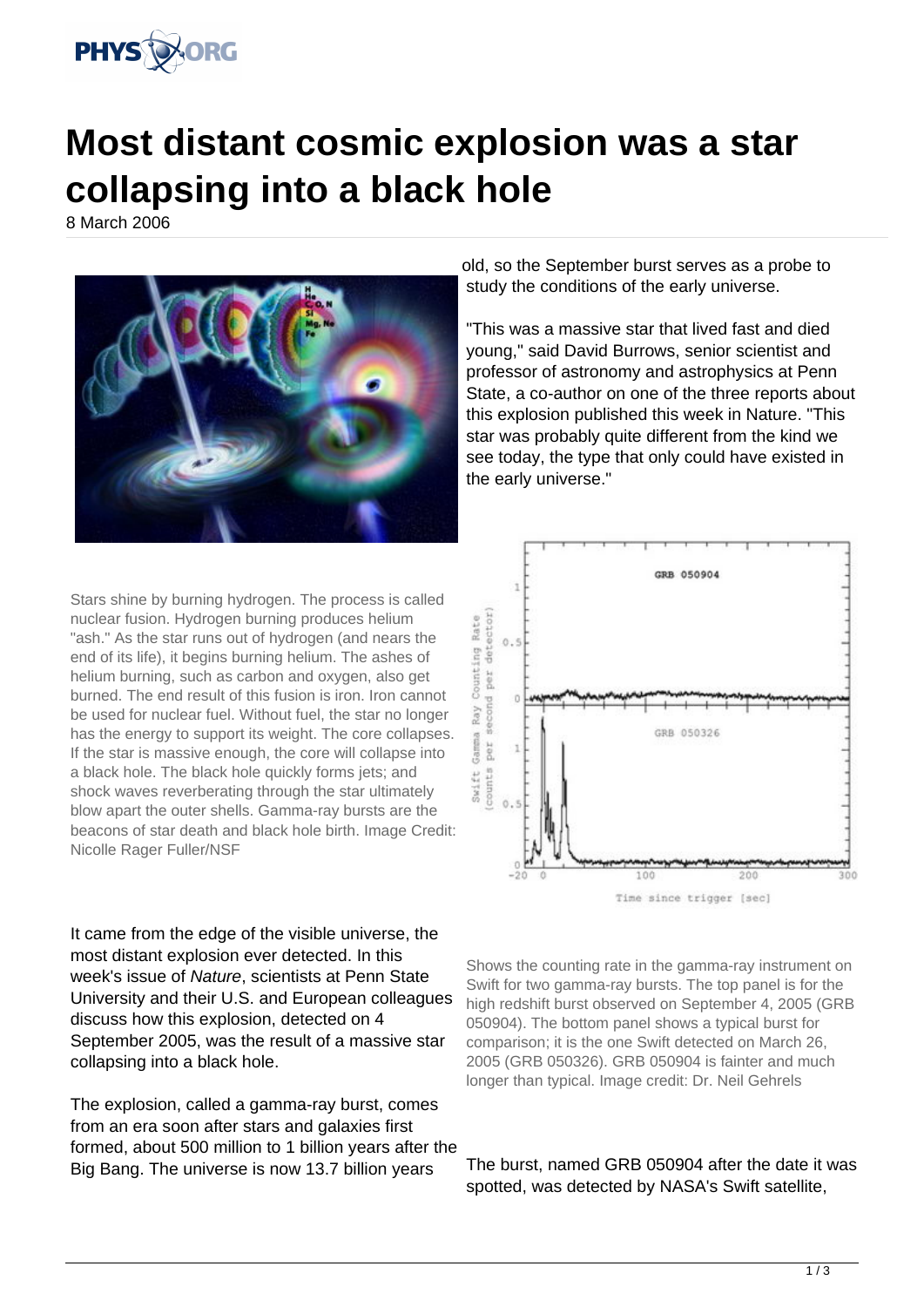

which is operated by Penn State. Swift provided the billion years that it took the light to reach us on burst coordinates so that other satellites and ground-based telescopes could observe the burst. Bursts typically last only 10 seconds, but the afterglow will linger for a few days.

GRB 050904 originated 13 billion light years from Earth, which means it occurred 13 billion years ago, Penn State team turned Swift's instruments onto for it took that long for the light to reach us. Scientists have detected only a few objects more than 12 billion light years away, so the burst is extremely important in understanding the universe beyond the reach of the largest telescopes.

"Because the burst was brighter than a billion suns, Only one quasar has been discovered at a greater many telescopes could study it even from such a huge distance," said Burrows, whose analysis focuses mainly on Swift data from its three telescopes, covering a range of gamma-rays, Xrays, and ultraviolet/optical wavelengths, respectively. Burrows is the lead scientist for Swift's that even more distant star explosions---perhaps X-ray telescope.

The Swift team found several unique features in GRB 050904. The burst was long, lasting about 500 seconds; and the tail end of the burst exhibited multiple flares. These characteristics imply that the newly created black hole didn't form instantly, as some scientists have thought, but rather it was a longer, chaotic event.

Closer gamma-ray bursts do not have as much flaring, implying that the earliest black holes may have formed differently from ones in the modern era, Burrows said. The difference could be because the first stars were more massive than modern stars. Or, it could be the result of the environment of the early universe when the first stars began to convert hydrogen and helium (created in the Big Bang) into heavier elements.

GRB 050904, in fact, shows hints of newly minted heavier elements, according to data from groundbased telescopes. This discovery is the subject of a second Nature article by a Japanese group led by Nobuyuki Kawai at the Tokyo Institute of Technology.

GRB 050904 also exhibited time dilation, a result of the vast expansion of the universe during the 13

Earth. This dilation results in the light appearing much redder than when it was emitted in the burst, and it also alters our perception of time as compared to the burst's internal clock.

These factors worked in the scientists' favor. The the burst about 2 minutes after the event began. The burst, however, was evolving as if it were in slow-motion and was only about 23 seconds into the bursting. So scientists could see the burst at a very early stage.

distance. Yet, whereas quasars are supermassive black holes containing the mass of billions of stars, this burst comes from a single star. The detection of GRB 050904 confirms that massive stars mingled with the oldest quasars. It also confirms from the first stars, theorists say--can be studied through a combination of observations with Swift and other world-class telescopes.

"We designed Swift to look for faint bursts coming from the edge of the universe," said Neil Gehrels of NASA Goddard Space Flight Center in Greenbelt, Md., Swift's principal investigator. "Now we've got one and it's fascinating. For the first time we can learn about individual stars from near the beginning of time. There are surely many more out there."

Swift was launched in November 2004 and was fully operational by January 2005. Swift carries three main instruments: the Burst Alert Telescope, the X-ray Telescope, and the Ultraviolet/Optical Telescope. Swift's gamma-ray detector, the Burst Alert Telescope, provides the rapid initial location and was built primarily by the NASA Goddard Space Flight Center in Greenbelt and Los Alamos National Laboratory and constructed at GSFC. Swift's X-Ray Telescope and UV/Optical Telescope were developed and built by international teams led by Penn State and drew heavily on each institution's experience with previous space missions. The X-ray Telescope resulted from Penn State's collaboration with the University of Leicester in England and the Brera Astronomical Observatory in Italy. The Ultraviolet/Optical Telescope resulted